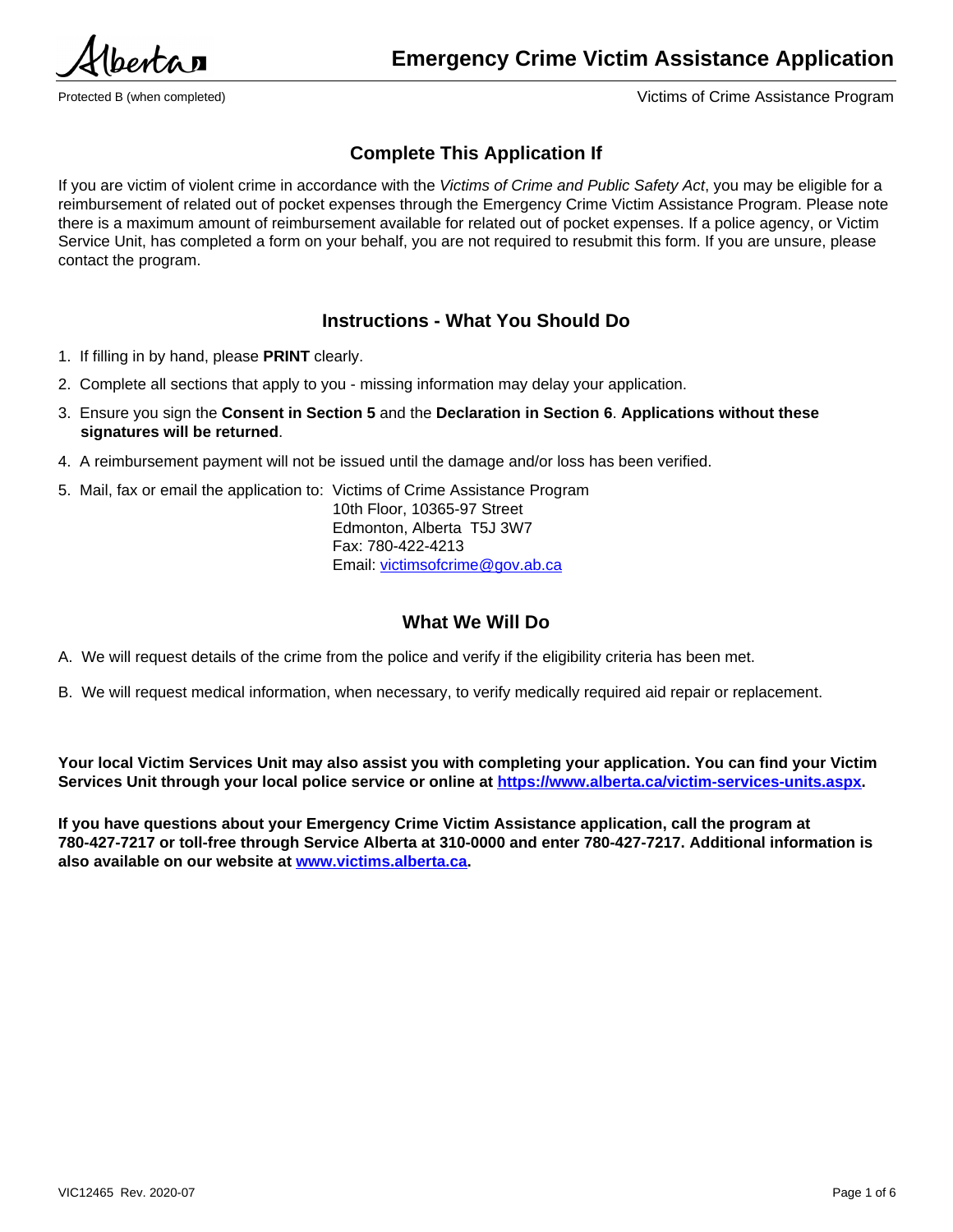

Protected B (when completed) Victims of Crime Assistance Program

The personal information provided on this form and attachments is collected under the authority of the *Victims of Crime and Public Safety Act* and managed in accordance with the *Freedom of Information and Protection of Privacy Act*  pursuant to s.33 (a) and (c). The information will be used for the purpose of verifying eligibility for emergency assistance. If you have any questions about the collection of this information, you may contact the program at 780-427-7217.

# **Section 1 - Victim's Personal Information**

| (        )Mr.<br>) Mrs.<br>) Miss<br>) Ms                  |                           |                            |                |
|------------------------------------------------------------|---------------------------|----------------------------|----------------|
| <b>First Name</b>                                          | Middle Name               | Last Name                  | Gender         |
|                                                            |                           |                            | Female<br>Male |
| Other Names Used (i.e., alias, maiden name or name change) | Date of Birth dd-mmm-yyyy | Alberta Health Care Number |                |
|                                                            |                           |                            |                |
| <b>Mailing Address</b>                                     | City/Town                 | Province/Territory         | Postal Code    |
|                                                            |                           |                            |                |
| Your Preferred Phone Number                                | <b>Email Address</b>      |                            |                |
|                                                            |                           |                            |                |

**\*If your address or telephone number changes, advise the program as soon as possible so they are able to contact you when necessary.**

# **Section 2 - Applicant's Contact Information**

**You must be 18 years of age or older to be an applicant. Complete this section ONLY if the victim is under 18 years of age or is otherwise unable to apply on their own.**

- You must provide legal documentation verifying guardianship.
- If you are a single parent with custody of the victim who is under 18, documentation may be required.

| $\bigcirc$ Mr.<br>$\bigcirc$ Mrs.<br><b>First Name</b> | $\bigcap$ Miss<br>$\bigcirc$ Ms | Middle Name | Last Name            |             |
|--------------------------------------------------------|---------------------------------|-------------|----------------------|-------------|
|                                                        |                                 |             |                      |             |
| <b>Mailing Address</b>                                 | City/Town                       |             | Province/Territory   | Postal Code |
|                                                        |                                 |             |                      |             |
| Phone                                                  | Work Phone                      | Cell Phone  | <b>Email Address</b> |             |
|                                                        |                                 |             |                      |             |
| What is your relationship to the victim?               |                                 |             |                      |             |
|                                                        |                                 |             |                      |             |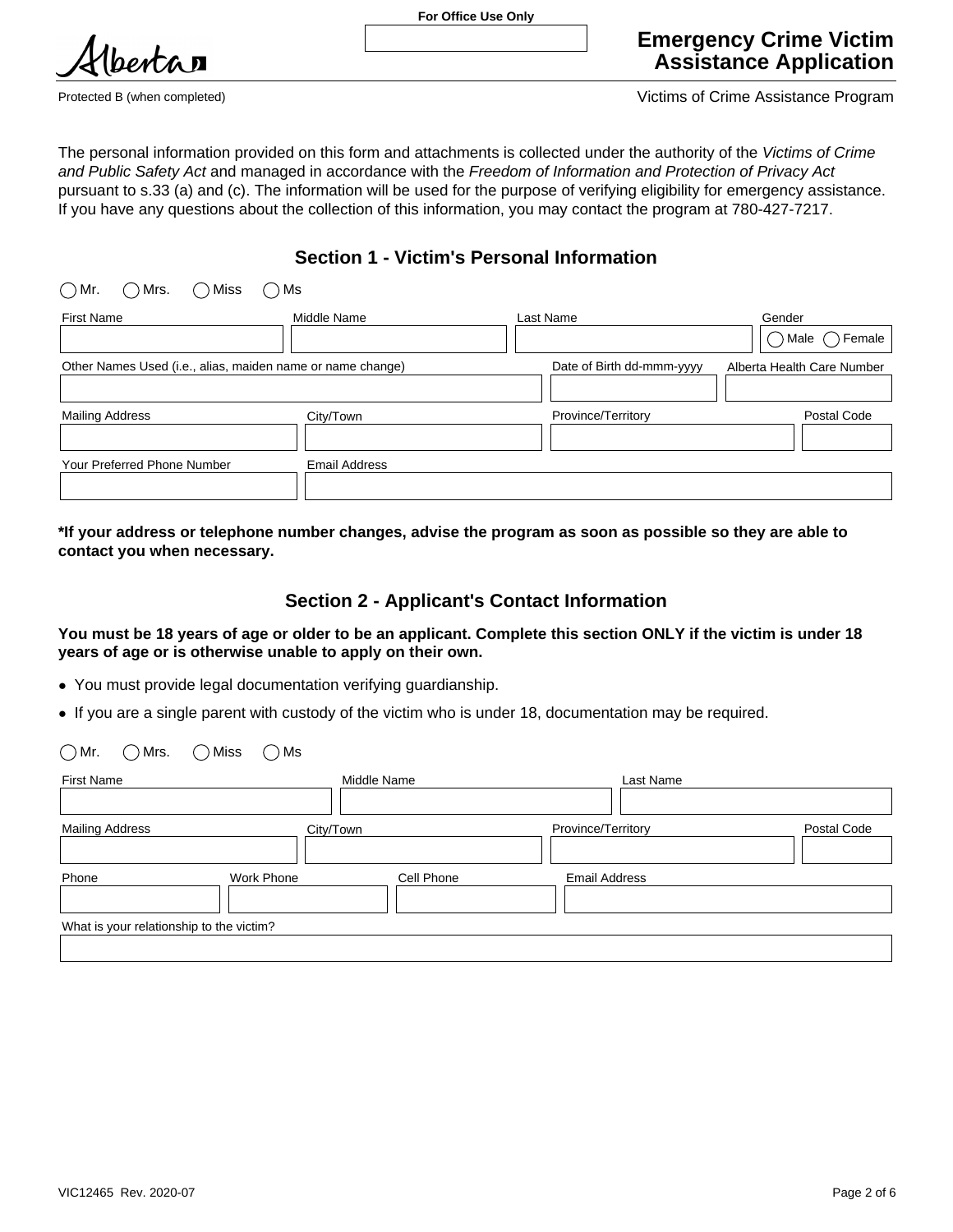**For Office Use Only**

# **Section 3 - Crime Information**

| Type of Crime (i.e. assault, robbery)                                        |                               | Date(s) of Crime dd-mmm-yyyy |                                 |
|------------------------------------------------------------------------------|-------------------------------|------------------------------|---------------------------------|
|                                                                              |                               |                              |                                 |
| Location of Crime (city/town)                                                | Was Crime Reported to Police? |                              | Date Crime Reported dd-mmm-yyyy |
|                                                                              | Yes                           | ) No                         |                                 |
| Police Service Crime Reported to (i.e. Edmonton Police Service, Vulcan RCMP) |                               | Police File Number           |                                 |
|                                                                              |                               |                              |                                 |
| Accused Name(s) (if known)                                                   |                               |                              |                                 |
|                                                                              |                               |                              |                                 |

### **You may choose to briefly describe the crime below OR attach the statement you made to police.**

| <b>Time Limitation</b> |  |
|------------------------|--|

● Application must be submitted within forty-five (45) days of the offence taking place to be eligible for the Emergency Assistance Program.

| Is this application being submitted within forty-five (45) days of the date of the offence? | ◯ Yes | $\bigcirc$ No |
|---------------------------------------------------------------------------------------------|-------|---------------|
|---------------------------------------------------------------------------------------------|-------|---------------|

**If no**, briefly explain your reasons for the delay.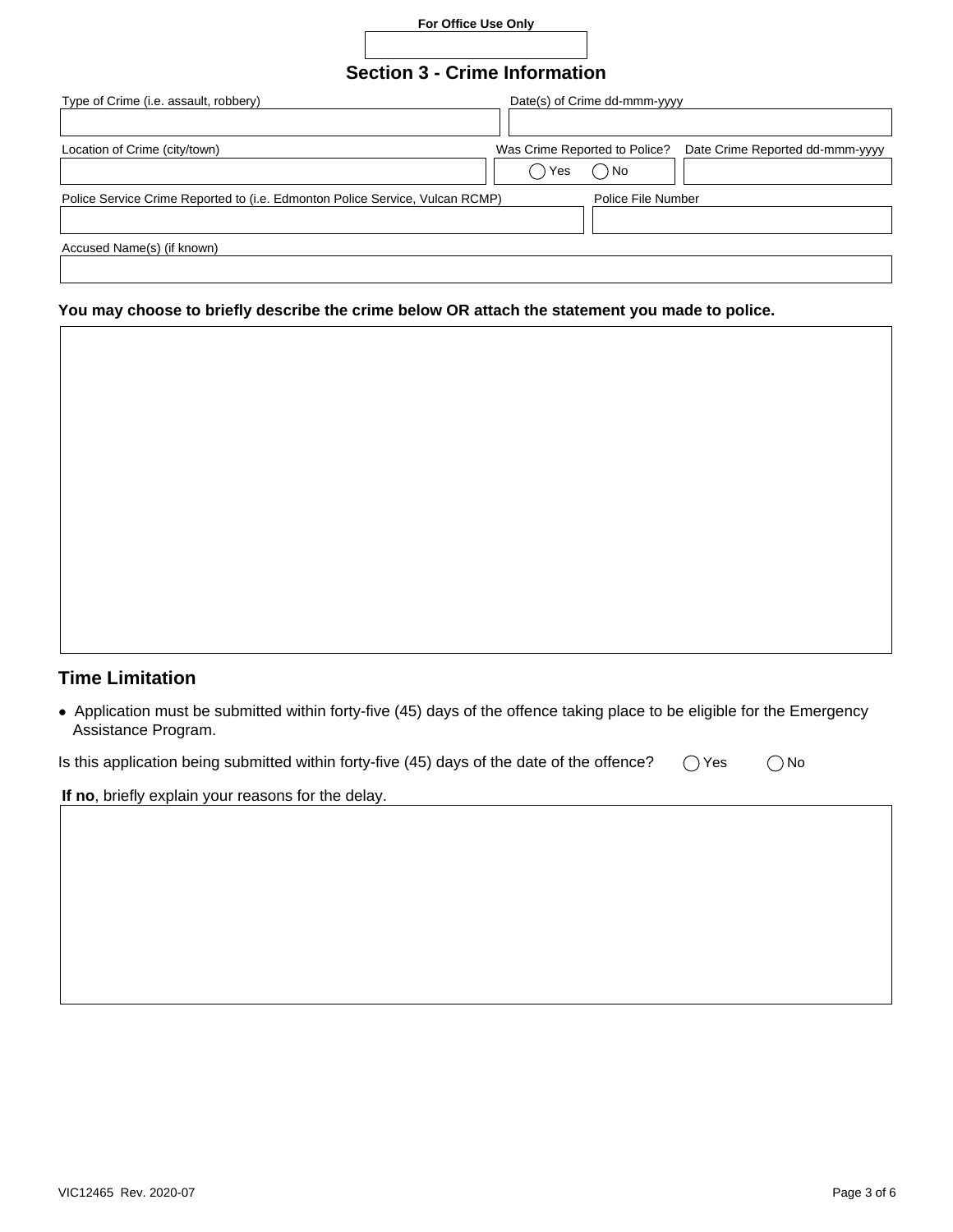## **Section 4 - Emergency Assistance Types**

A. **Out-of-pocket expenses** - a maximum total amount of \$300 may be provided for all items being requested in this category, such as:

Please note, that there may be individual expense maximum amounts noted.

| (Check all that apply) |  |  |  |
|------------------------|--|--|--|
|------------------------|--|--|--|

Lock (damage or broken)

Dead bolts, bars, peepholes, etc.

- Window contact alarms
- Window/doorstops/guards
- **Motion sensors**
- Prepaid calling cards (maximum \$30)
- Window/door damage
- Meals/groceries
- **Basic necessities**
- Care for dependants or pets
- B. **Emergency Accommodation** (maximum \$600) applicants may be eligible for funding to help cover the costs of temporary accommodation where they are unable to return to their homes following the crime for safety reasons or due to a police investigation.

Funding covers the cost of the accommodation (e.g. hotel room charge) only, and victims/recipients are responsible for paying for any additional charges associated with the accommodation.

Accommodation required:  $\bigcirc$  Yes  $\bigcirc$  No Number of Nights (1-3):

C. **Replacement or Repair of Medically Required Aids** (maximum \$1000) - victims may be eligible for secondary funding to repair or replace medically required aids, such as walkers, etc., if the entire cost is not covered through another provincial or federal program.

Applications for these benefits must be submitted within six months from the date the offence occurred. The repair or replacement of the aid must be done within one year of the offence.

Medical Aid replacement/repair required:  $\bigcirc$  Yes  $\bigcirc$  No

I have sought and received funding from other applicable federal and provincial sources for this medically required aid:  $\bigcap$  Yes  $\bigcap$  No

#### **NOTE: Invoices and/or receipts will be required.**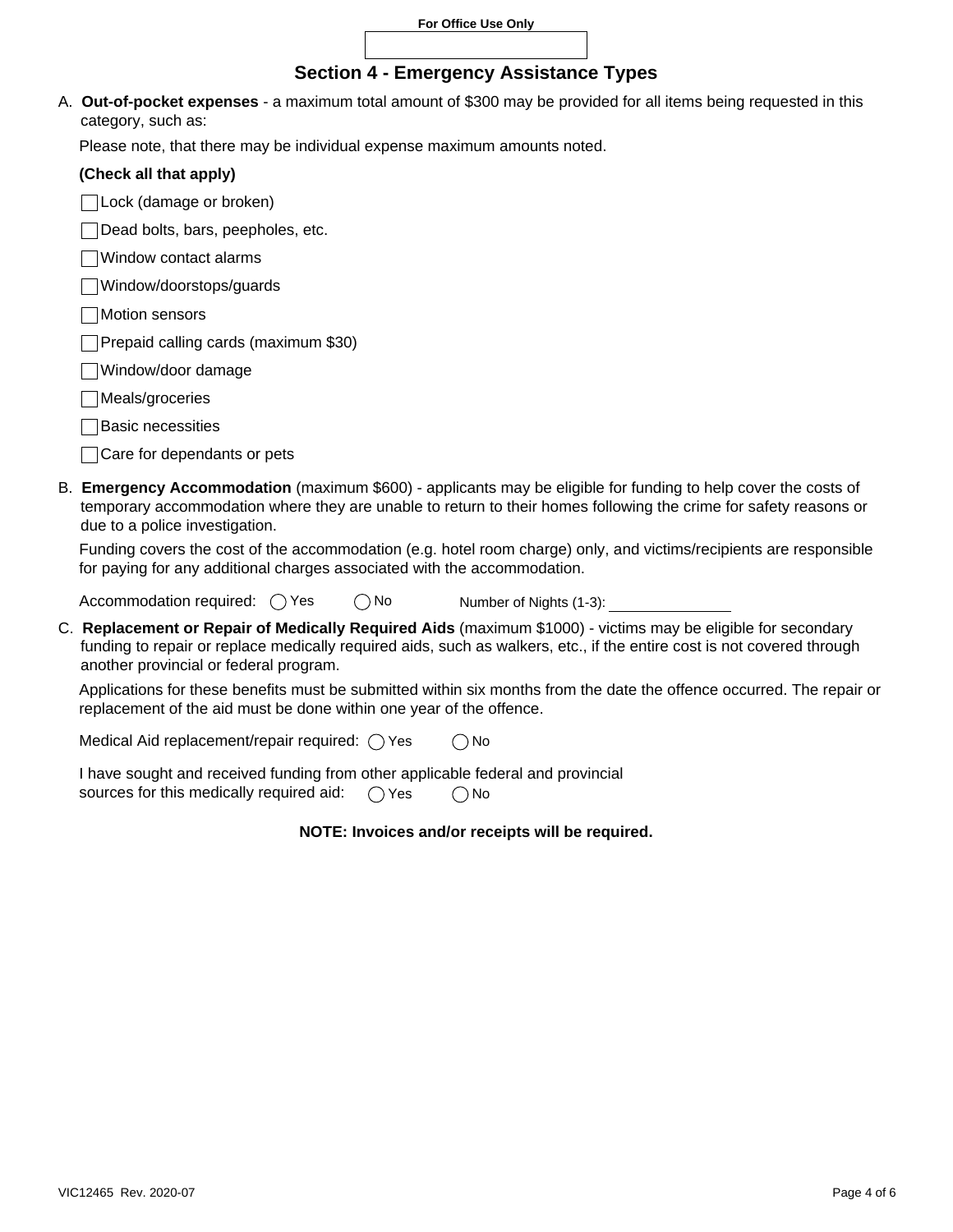#### **For Office Use Only**

## **Section 5 - Consent to Release Personal Information**

| Victim's.<br>First<br>. Name<br>vane | Victim's<br>` ast Name | Date<br>Birth<br><b>.\/\/\/\</b><br>ำ-mm<br>. റ†<br>uu<br>,,,, |
|--------------------------------------|------------------------|----------------------------------------------------------------|
|                                      |                        |                                                                |

Section 13.1 of the *Victims of Crime and Public Safety Act* authorizes the Director or a delegated employee (referred to here as the Director) to collect and use personal information about a victim to assess eligibility for the program. This includes, but is not limited to, information about diagnosis, treatment or care and other incidents and activities that may affect the eligibility decision or amount of assistance provided. In addition, the victim or their representative/applicant provides the following express consent.

I hereby authorize:

- (a) **Any police service, other agency or government department** involved with the investigation of the alleged crime(s) identified in this application, to disclose to the Director:
	- (i) Any information directly or indirectly related or unrelated to the alleged crime(s) identified in this application that the Director requests, and
	- (ii) Any information regarding any related or unrelated federal offence convictions and associated sentences imposed on the victim that the Director requests;
- (b) Any **medical hospital/facility and any health care professional/provider or government department** to disclose personal health records which are directly or indirectly related to the incident identified in the application to the Director;
- (c) The Director to release information, including relevant sections of the application, to police, health care facilities, treatment professionals, other agencies or government departments as may be necessary to obtain the information requested under (a) or (b) for the purpose of making a determination on the application.

I understand that I may revoke this consent at any time by advising the Director in writing.

I understand that if this consent is revoked, or if I fail to provide the information requested by the Director, it may affect the ability of the Director to assess this application.

I understand why I have been asked to consent to disclose this information and I am aware of the risks or benefits of consenting or refusing to consent to disclose this information.

### **\*\*This application will be returned if this section is not completed. Must be over the age of 18 to sign. If you are not, please contact the program.**

Name of Victim/Applicant **Date Signed dd-mmm-yyyy** Victim's/Applicant's Signature

**Note to custodians of health information**: Section 34 of the *Health Information Act* authorizes a custodian to disclose health information with the consent of the individual concerned. Section 35(1)(p) authorizes a custodian to disclose health information where the disclosure is authorized or required by another enactment, which includes the *Victims of Crime and Pubic Safety Act*.